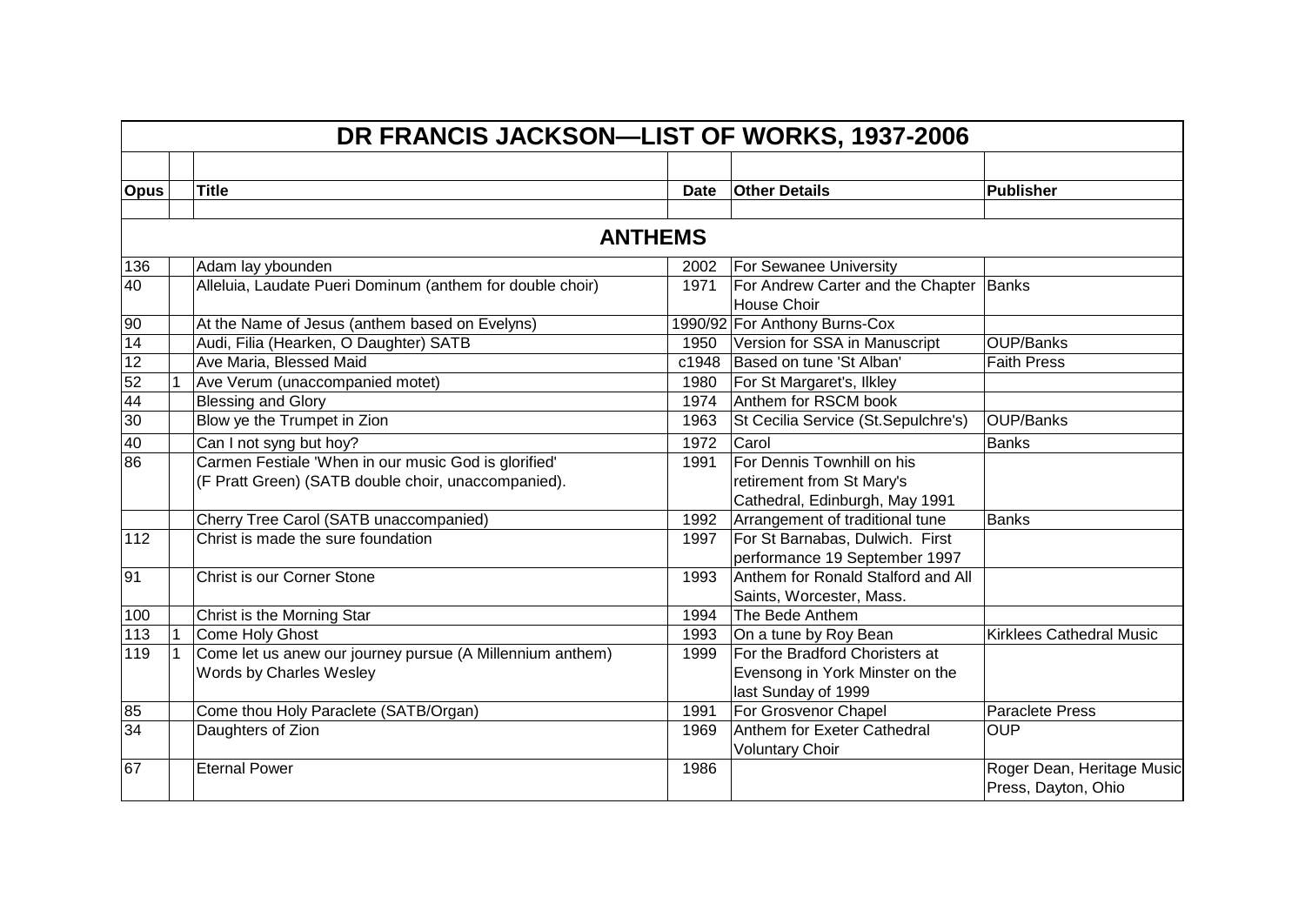| 36             |                | Evening Hymn (Sir Thomas Browne) SSAATTBB                        | 1970 | For Garrett O'Brien and the Exultate Banks<br>Sngers        |                                 |
|----------------|----------------|------------------------------------------------------------------|------|-------------------------------------------------------------|---------------------------------|
| 94             |                | Except the Lord build the House                                  | 1993 | Anthem for 75th anniversary of                              |                                 |
|                |                |                                                                  |      | Guild of Mace Bearers, Leeds                                |                                 |
|                |                |                                                                  |      | Parish Church, June 1993                                    |                                 |
| 127            |                | Father Eternal (Housman)                                         | 2000 | Introit for St. Mary's Cathedral,                           |                                 |
|                |                |                                                                  |      | Edinburgh 15 June 2000                                      |                                 |
| 82             |                | For all thy Saints, O Lord                                       | 1990 | For Derby Cathedral                                         |                                 |
| 82             | $\overline{2}$ | For the fruits of his creation                                   | 1989 | Anthem based on East Acklam                                 | RSCM (Crown of the Year)        |
| 74             |                | Gaudeamus                                                        |      |                                                             |                                 |
|                |                |                                                                  | 1988 | For Harry Bramma on his retirement RSCM (The English Anthem |                                 |
|                |                |                                                                  |      | from Southwark Cathedral                                    | Collection 1994)                |
| 113            |                | God is gone up on high (on the tune of Clerkenwell, F.J.)        | 1997 |                                                             | Kirklees Cathedral Music        |
| 46             |                | Henry VI's Prayer (anthem for SATB unaccompanied)                |      | 1975/76 For Richard Darke and the Choir of                  | Banks                           |
|                |                |                                                                  |      | St Edmund's Church, Roundhay                                |                                 |
| 82             |                | How awesome is this place                                        | 1990 | Introit for St. Cuthbert's Church,                          |                                 |
|                |                |                                                                  |      | Edinburgh                                                   |                                 |
| $\overline{8}$ |                | How bright these glorious spirits shine                          | 1948 | Anthem for SATB unaccompanied                               | Year Book Press/Banks           |
| 152            |                | Hymn for the Martyrs                                             | 2006 | Ludlow Choral Week                                          |                                 |
| 147            | $ 2\rangle$    | Hymn to God the Father (Wilt Thou Forgive that Sin - John Donne) | 2004 | For the Exon Singers at the                                 |                                 |
|                |                |                                                                  |      | Tavistock Festival July 2005                                |                                 |
| 107            |                | I will extol Thee                                                | 1996 | For Southern Cathedrals Festival,                           |                                 |
|                |                |                                                                  |      | <b>Winchester Cathedral</b>                                 |                                 |
| 114            |                | <b>Incarnation's Promise</b>                                     | 1998 | Anthem for the Church of the                                |                                 |
|                |                |                                                                  |      | Incarnation, Dallas                                         |                                 |
| 110            |                | Introit: Verbum Caro (Communion Motet: Word made flesh)          | 1996 | Collection entitled 'Draw Near With                         | Kirklees Cathedral Music        |
|                |                |                                                                  |      | Faith'                                                      |                                 |
|                |                | Jesu, Child of Mary (carol) in The Promised Messiah              | 1997 | Ed. Philip Ledger                                           | Lorenz Corporation              |
| 109            |                | Judge Eternal (anthem)                                           | 1997 | For RSCM Area Festival, St Paul's                           |                                 |
|                |                |                                                                  |      | London                                                      |                                 |
| 36             |                | Laetentur Coeli                                                  |      | 1958/70 Introit for SATB                                    | <b>Banks</b>                    |
|                |                | Lamb's high banquet we await, The                                | 1992 | Tune 'Deus tuorum militum'                                  | <b>Banks</b>                    |
| 44             |                | Lift up your heads, great gates                                  | 1974 | Anthem for St Albans Diocesan                               | OUP/Banks                       |
|                |                |                                                                  |      | <b>Choirs Festival</b>                                      |                                 |
| 36             | 5              | Lo, God is here                                                  | 1971 | Anthem for Dedication Festival                              | <b>OUP</b> (Anthems for Choirs) |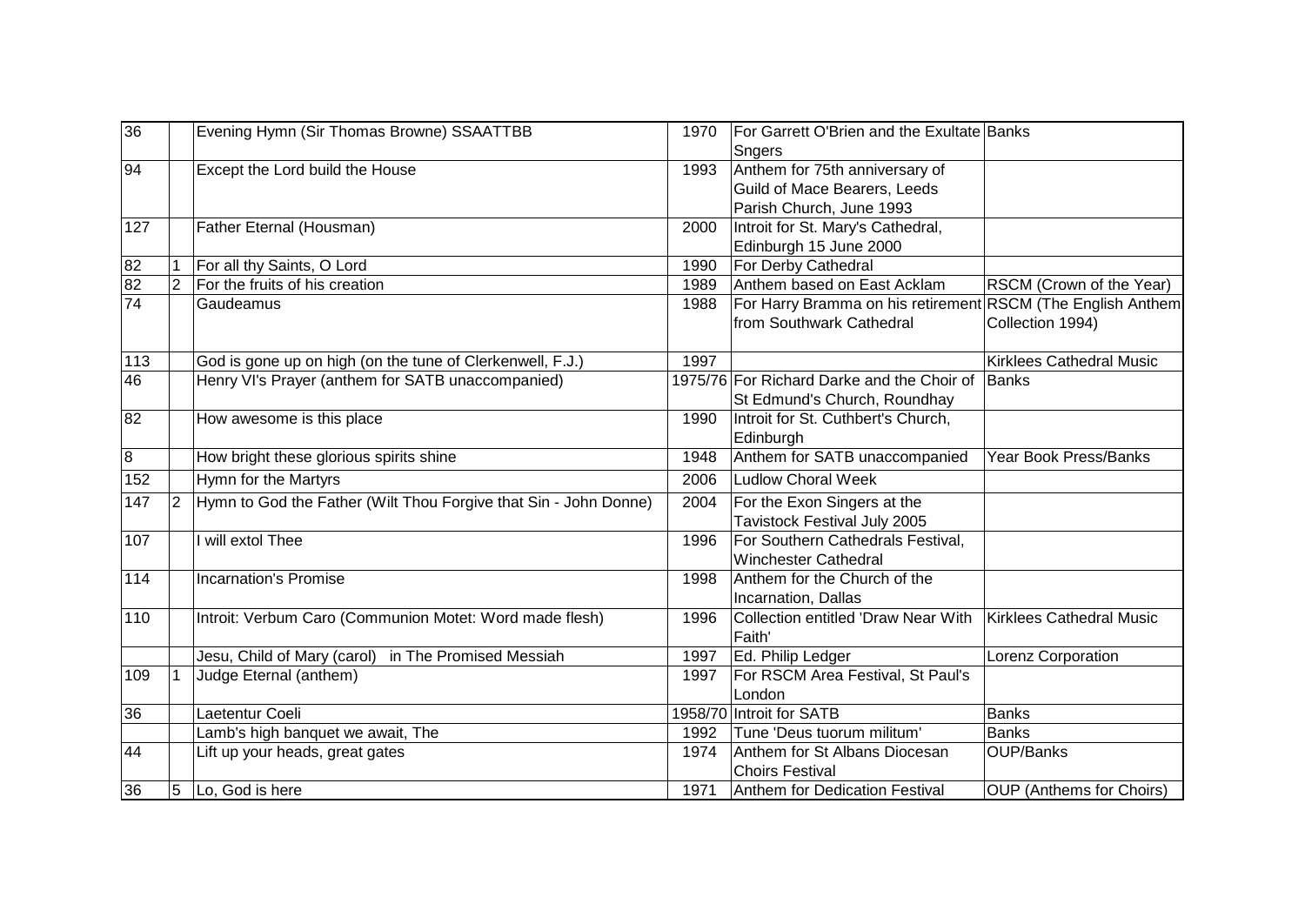| 124             |                | May the Grace of Christ our Saviour                                   | 2000 | Anthem commissioned by Miss C.                       |                        |
|-----------------|----------------|-----------------------------------------------------------------------|------|------------------------------------------------------|------------------------|
|                 |                |                                                                       |      | M. Wren in memory of Miss Bedson                     |                        |
| 36              |                | O Most Merciful                                                       | 1970 | For the West Riding Cathedrals                       | <b>Banks 1986</b>      |
|                 |                |                                                                       |      | Festival                                             |                        |
| 52              | $\overline{2}$ | O Salutaris Hostia (unaccompanied motet)                              | 1989 | For Father James Holdroyd                            | Paraclete Press        |
| 115             |                | O Salutaris Hostia No. 2                                              | 1998 | For St Stephen's, Bournemouth,                       | <b>Banks</b>           |
|                 |                |                                                                       |      | Whitlock Festival 2 May 1998                         |                        |
| 121             |                | O Thou not made with hands                                            | 2000 | Anthem for the Old Choristers'                       | <b>Banks</b>           |
|                 |                |                                                                       |      | Federation, York Minster                             |                        |
| 105             |                | On Christmas Day (Traherne) (choir and organ)                         | 1995 | For Ampleforth Scola Cantorum                        |                        |
| 95              |                | Order our Days in Thy Peace                                           | 1993 | For Leslie Matthews and the choir                    | <b>Banks</b>           |
|                 |                |                                                                       |      | of St Gregory's Minster, Kirkdale                    |                        |
| 44              |                | People of Sion (alternative accompaniment for strings and organ)      | 1975 | For Barry Brunton and the Choir of                   | Banks                  |
|                 |                | <b>Advent Anthem for ATB</b>                                          |      | Bishop's Stortford Parish Church                     |                        |
| 48              |                | Praise God in His Sanctuary (Psalm 150)                               | 1978 | For Macclesfield Parish Church                       | <b>Banks</b>           |
|                 |                |                                                                       |      | 700th anniversary                                    |                        |
| 99              |                | Praise the Lord and call upon his name                                | 1994 | For St Georges, Belfast                              |                        |
| 147             |                | Prayer of John Donne (Bring us, O Lord God - E Milner-White)          | 2003 | Written for the funeral of Lionel                    | Banks                  |
|                 |                |                                                                       |      | Dakers. Dedicated to Juliet                          |                        |
|                 |                |                                                                       |      | Dessain)                                             |                        |
| 61              |                | Prayer of St Francis (Italian) (Trebles mostly solo/unison and organ) | 1984 | For George Sharman and Dover                         | <b>Banks</b>           |
|                 |                | (Latin words by Gordon Pulin, English words by Harrison Oxley)        |      | College Junior Choir First                           |                        |
|                 |                | Alternative accompaniment for strings and organ                       |      | performance - Assisi, Holy Week                      |                        |
|                 |                |                                                                       |      | 1984                                                 |                        |
| 59              |                | Psalm 117 (118) Laudate Dominum (latin)                               | 1983 | For Gerard Beemster and S.                           | <b>Paraclete Press</b> |
|                 |                |                                                                       |      | Christoph Church, Schagen                            |                        |
| 45              |                | Psalm 139 (Mary Herbert) (SSAA with Organ or Piano or both)           | 1975 | For Harrogate College Choir                          |                        |
|                 |                | O Lord in me there lieth naught                                       |      |                                                      |                        |
| 45              | $\overline{2}$ | Psalm 134 (introit for SATB + Organ) Behold, bless ye the Lord        | 1975 | For the Choir of St Mary's Parish                    | <b>Banks</b>           |
|                 |                |                                                                       |      | Church, St Neots                                     |                        |
| 47              | $\mathbf{1}$   | Rejoice in the Lord, ye righteous                                     | 1976 | For Barry Brunton's Choir                            | Banks                  |
| $\overline{67}$ |                | Rejoice in the Lord all ye Saints                                     | 1985 | For Ronald Stalford and the Choir of Paraclete Press |                        |
|                 |                |                                                                       |      | All Saints, Worcester, Mass.                         |                        |
| 20              | $\mathbf 1$    | Remember for Good O Father (SATB and Organ)                           | 1956 | Dedication of astronomical clock,                    | Novello                |
|                 |                |                                                                       |      | <b>York Minster</b>                                  |                        |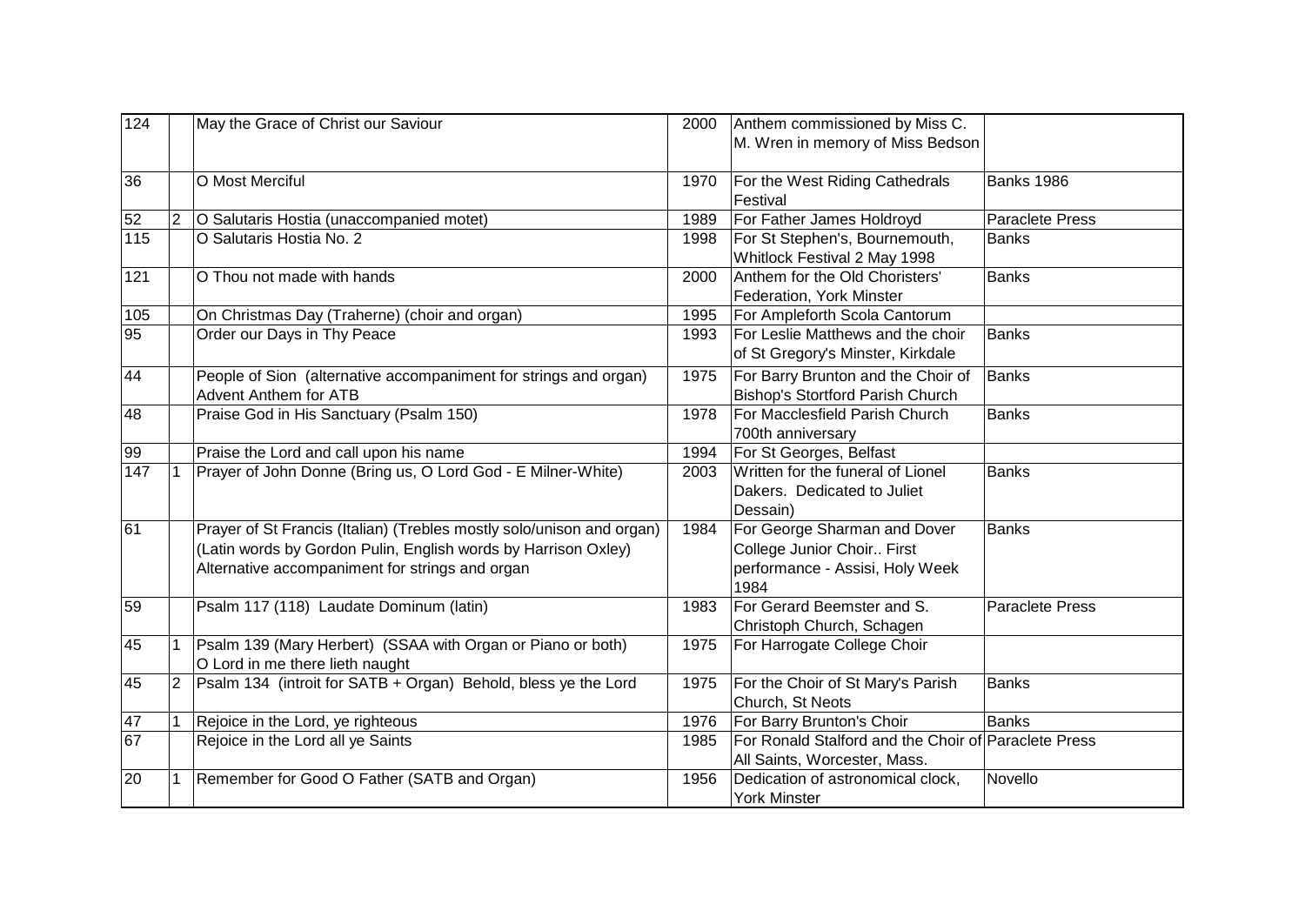| 36  |                | Sing a new song to the Lord (Psalm 98)                     | Novello<br>1970<br>For Leeds Philharmonic Centenary                                                                                                            |
|-----|----------------|------------------------------------------------------------|----------------------------------------------------------------------------------------------------------------------------------------------------------------|
| 55  |                | Sing Praise to God who reigns above                        | For Exeter Cathedral Voluntary<br><b>Banks</b><br>1981<br>Choir (1881-1981) for SATB                                                                           |
| 57  |                | Song of Caedmon (including Psalm 148:1-12)                 | Anthem for RSCM Newcastle<br>1981<br>Centenary, Dec 1982.                                                                                                      |
| 134 |                | Song of Mary (Mary Holtby)                                 | For John Scarfe aet 65<br>2000                                                                                                                                 |
| 126 |                | Spacious Firmament on High, The                            | Anthem for John Scarfe, Holy Island<br>2000                                                                                                                    |
|     |                | Spirit of Joyfulness (hymn-anthem on the tune 'Stradsett') | In 'Love Divine'<br>1999<br><b>Church Music Society</b>                                                                                                        |
| 10  |                | St Patrick's Even Song (SATB unaccompanied)                | Organ added 28th September 1964 Banks<br>1949                                                                                                                  |
| 52  | $\overline{4}$ | Tantum Ergo (unaccompanied)                                | 1986<br>Paraclete Press 1989                                                                                                                                   |
| 118 |                | Tantum Ergo No 2 (unaccompanied)                           | For Caterham Parish Church<br>1999<br>Banks                                                                                                                    |
| 133 |                | Thanks be to the Lord                                      | Introit for the thanksgiving service in On the occasion of the<br>2002<br>Manchester Cathedral July 2002<br><b>Commonwealth Games</b><br>attended by the Queen |
| 120 |                | Thee will I Love (Wesley and Scheffler)                    | Anthem for an Age Concern service<br>1999<br>in St Ann's Cathedral, Belfast, 26<br>September 1999                                                              |
|     |                | There came Three Kings (unaccompanied) (arrangement)       | 1981<br>Banks                                                                                                                                                  |
| 143 |                | There comes a Galley, laden (carol)                        | For the NHS annual carol service in<br>2003<br>York Minster 25th anniversary<br>December 2003                                                                  |
| 73  |                | <b>Three Advent Carols</b>                                 | Gabriel's Message; I Know a<br><b>Paraclete Press</b><br>1987<br>Flower; While the Careless World                                                              |
| 63  |                | Tu es Petrus (unaccompanied)                               | For Peterborough Cathedral. First<br>1984<br>performed 29 June 1985                                                                                            |
| 146 |                | Tune me, O Lord (Christina Rossetti)                       | Anthem for all Saints Church<br>2004<br><b>Worcester Massachusetts</b>                                                                                         |
|     |                | Twas in the year that King Uzziah died (SATB and organ)    | <b>Banks</b><br>Arrangement of tenth century<br>melody                                                                                                         |
| 62  |                | Up to those bright and gladsome hills                      | Anthem for St Bride's Fleet Street.<br><b>Paraclete Press</b><br>1976<br>Revised 1984. First performed 21<br>Oct 1984                                          |
| 144 |                | What Sweeter Music (Herrick)                               | Carol for Richard Darke and the<br>2003<br>choir of Knaresborough Parish                                                                                       |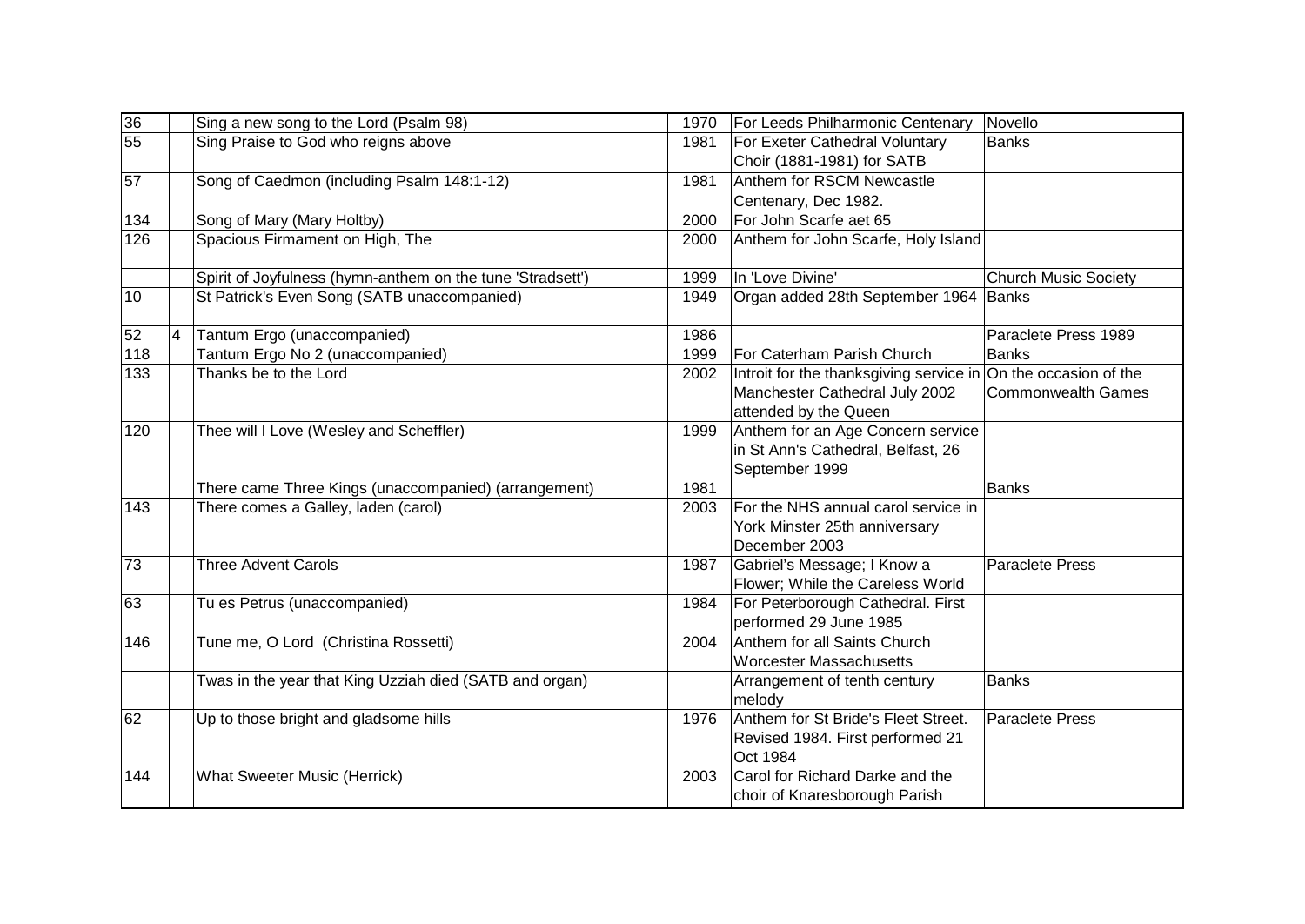|                |              | <b>CHAMBER MUSIC</b>                                                                                 |         |                                                                                                                         |              |  |  |  |
|----------------|--------------|------------------------------------------------------------------------------------------------------|---------|-------------------------------------------------------------------------------------------------------------------------|--------------|--|--|--|
| $\overline{4}$ | a            | Pastorale for Flute, Viola and Piano                                                                 | 1944    | One movement. Included in Trio<br>op.128                                                                                |              |  |  |  |
| 3              |              | Poem for Cello and Piano                                                                             | 1939/40 |                                                                                                                         |              |  |  |  |
|                |              | Romance for Oboe and Piano                                                                           | 2001    | For Grace                                                                                                               |              |  |  |  |
| 123            |              | Sonatina Pastorale (recorder and piano)<br>see also Moonrise (section 8)                             | 1999    | For John Turner                                                                                                         | Forsyth      |  |  |  |
| 1              |              | String Quartet in B                                                                                  | 1937    | For B.Mus Durham                                                                                                        |              |  |  |  |
| 128            |              | Trio for Violin, 'Cello and Piano in three movements                                                 | 2001    | For performance by the Klemperer<br>Trio, York 11 October 2001                                                          |              |  |  |  |
|                |              | Variations on Coe Fen (piano duet)                                                                   | 2001    |                                                                                                                         |              |  |  |  |
|                |              | <b>CHORAL WORKS</b>                                                                                  |         |                                                                                                                         |              |  |  |  |
| 142            |              | Agnus Dei for Mass in C minor (Mozart) K427                                                          | 2003    | For the St Sepulchre Festival May<br>2003                                                                               |              |  |  |  |
| 111            |              | Stabat Mater (baritone, choir and organ)                                                             | 1997    | For St Peter's Singers and their<br>conductor, Simon Lindley                                                            | <b>Banks</b> |  |  |  |
| 65             |              | The Genius of the Thames (cantata) for soprano and SATB chorus<br>with flute, harp, organ or strings | 1984    | For Jonathan Rennert and St<br>Michael's Singers, Cornhill Festival.<br>First performance, Drapers' Hall 16<br>May 1985 |              |  |  |  |
|                |              | <b>HYMN TUNES</b>                                                                                    |         |                                                                                                                         |              |  |  |  |
|                |              | East Acklam                                                                                          | 1957    | For an Old Choristers Service in<br><b>York Minster</b>                                                                 |              |  |  |  |
|                |              | Malton                                                                                               | 1930s   | For a Diocesan Choirs Festival in<br><b>York Minster</b>                                                                |              |  |  |  |
|                |              | <b>MONODRAMAS</b>                                                                                    |         |                                                                                                                         |              |  |  |  |
| 33             |              | A Time of Fire (monodrama for speaker, chorus, soloists and organ)                                   | 1967    | Former Title 'Tyndale'                                                                                                  | <b>Banks</b> |  |  |  |
| 29             |              | Daniel in Babylon (monodrama for speaker, chorus and organ)                                          | 1962    | For the dedication celebrations at<br><b>Coventry Cathedral</b>                                                         | Banks        |  |  |  |
|                | <b>ORGAN</b> |                                                                                                      |         |                                                                                                                         |              |  |  |  |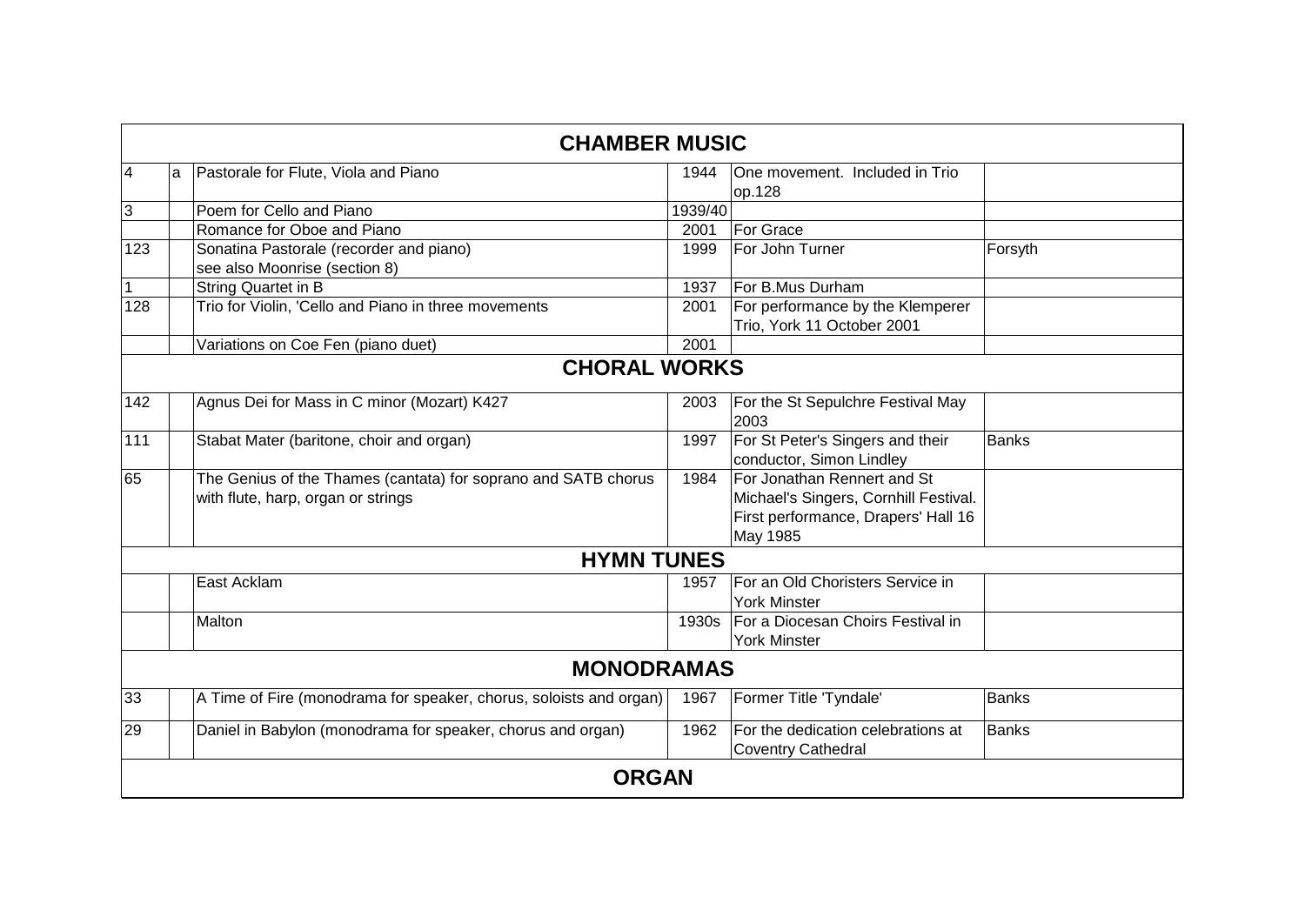| 103             | Capriccio                                    | For Peter Blackhouse's 40th<br>Banks<br>1994<br>birthday                                                                                |
|-----------------|----------------------------------------------|-----------------------------------------------------------------------------------------------------------------------------------------|
| 53              | Centenary Flourish for Rugby                 | 1980<br><b>Banks (Seven Pieces)</b><br>Organ                                                                                            |
| 25              | <b>Diversion for Mixtures</b>                | First performance Llandaff Festival,<br>Novello (Colours of the<br>1960                                                                 |
|                 |                                              | 16 June 1959<br>Organ)                                                                                                                  |
| 19              | Division on Nun Danket                       | Novello (Festal Voluntaries)<br>1956<br><b>Choral Prelude</b>                                                                           |
| 60              | East Acklam                                  | For Margaret and Ramsay Silver<br>Banks (Five Preludes on<br>1984                                                                       |
|                 |                                              | English Hymn Tunes)                                                                                                                     |
| 96              | Exultet (postlude for organ)                 | For Fort Worth, Texas<br>Banks<br>1993                                                                                                  |
| 18              | Fanfare in B flat                            | Dedicated to John Bradley<br><b>OUP</b> (Festive Album)<br>1956                                                                         |
| 56              | Fantasia Argenti (organ)                     | Commissioned by Dr Harold Smart<br>Novello (York Album)<br>1981<br>for his wife on their Silver Wedding                                 |
| 132             | Fantasia Companulatica                       | For Douglas Bell aet 70<br>2002                                                                                                         |
| 70              | Festal Prelude (on Praxis Pietatis)          | For Graham Matthews<br>Banks<br>1987                                                                                                    |
| $\overline{37}$ | <b>Festival Toccata</b>                      | For Bradford Cathedral, West<br>Banks (2005)<br>1970<br>Riding Cathedral Festival. In<br>memory of Brian Runnett                        |
| 60              | Five Preludes on English Hymn Tunes          | See also separate entries<br>Banks<br>1987                                                                                              |
| 81              | Georgian Suite (organ, with optional pedals) | <b>OUP</b><br>For Donald Findlay<br>1990                                                                                                |
| 43              | <b>Heraldic Flourish</b>                     | For the RCO grant of arms, January Banks (Two Flourishes)<br>1973<br>1973. Played by George Thalben-<br>Ball, dedicated to Ralph Covell |
| 5               | Impromptu                                    | For Sir Edward Bairstow on his 70th Novello (York Album)<br>1944<br>birthday                                                            |
| 141             | Improvisation on 'Irish'                     | For centenary of Pilrig Church<br>2003<br>organ, Edinburgh                                                                              |
|                 | Interlude                                    | For the 'Kenneth Leighton Memorial Banks<br>1998<br>Album'                                                                              |
| 79              | Legend                                       | For Robert Crowley<br>1989<br>Banks                                                                                                     |
| 109             | March in C                                   | For 'Ceremonial Music for Organ',<br>OUP<br>1996<br><b>Ed Robert Gower</b>                                                              |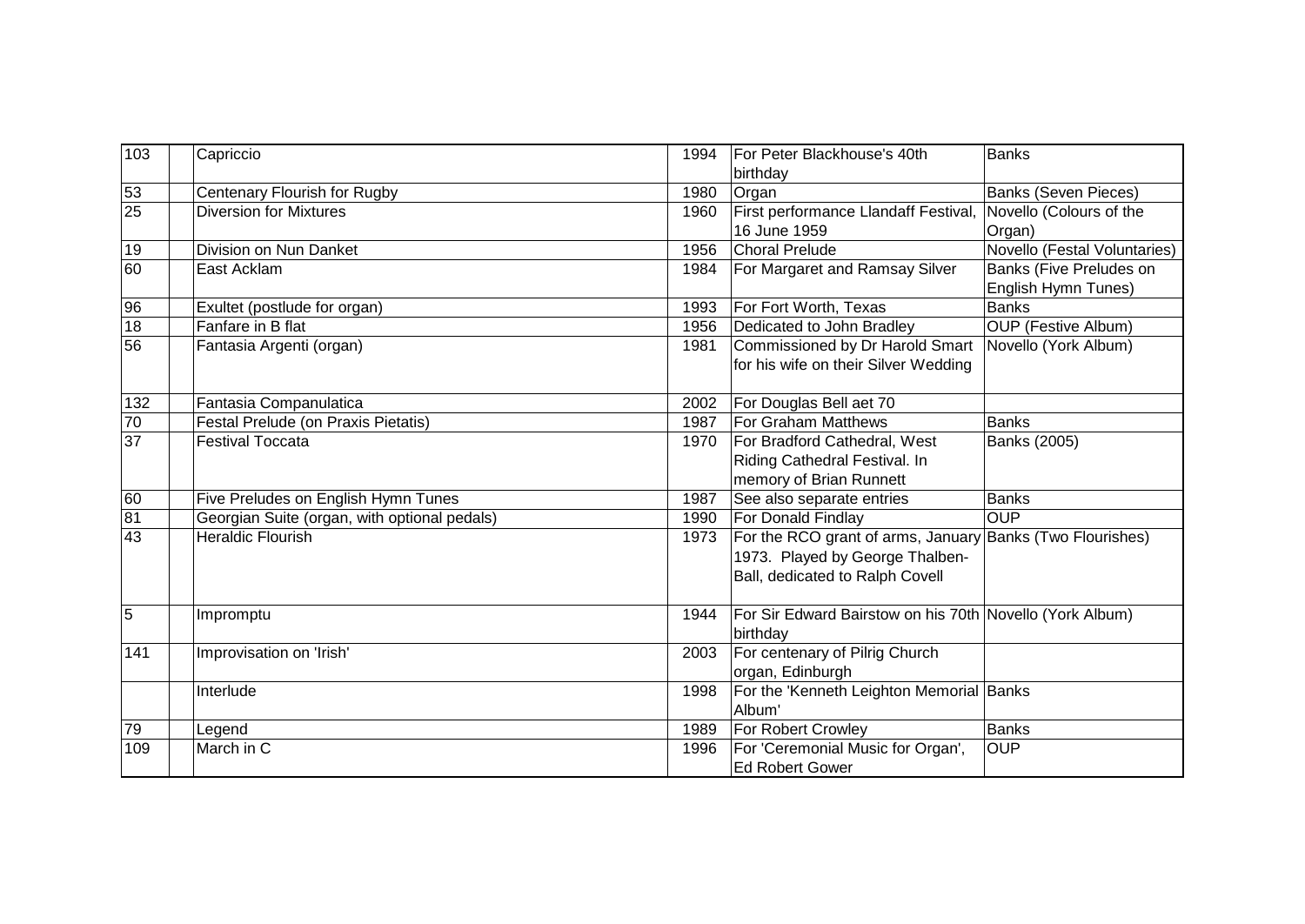| 68  |             | Sonata No.4                                        | 1985 | For Doncaster Parish Church,<br>commissioned by the Friends of the<br>Music. First performance 5<br>October1985                                                   | Banks                                          |
|-----|-------------|----------------------------------------------------|------|-------------------------------------------------------------------------------------------------------------------------------------------------------------------|------------------------------------------------|
| 50  |             | Sonata No. 3                                       | 1979 | For St Bartholomew's, Armley,<br>Organ Centenary                                                                                                                  | Banks                                          |
| 140 |             | Sonata No. 5                                       | 2003 | "To the honour of Percy Whitlock"<br>First perfomed by the composer in<br>St Stephen's Church, Bournemouth<br>5 May 2003                                          | Banks                                          |
| 45  | la          | Partita on a Somerset Tune                         | 1975 | For a Chapter House Concert                                                                                                                                       |                                                |
| 43  |             | Prelude and Fugue in C 'The Brook'                 | 1972 | For the re-opening of St Neot's<br>Parish Church organ in May 1972,<br>revised 1995                                                                               | <b>Banks</b>                                   |
| 24  |             | Prelude for a solemn Occasion                      | 1958 | First British broadcast 13 November Banks (The Modern<br>1958                                                                                                     | Organist)                                      |
| 43  |             | Prelude on an American Folk Hymn (Lonesome Valley) | 1973 | For Lee Bristol's collection of tunes<br>from 'More Hymns and Spiritual<br>Songs'                                                                                 | Harold Flammer                                 |
| 141 | $ 2\rangle$ | Prelude on 'Kettlebaston'                          | 2003 | For Gordon Pullin                                                                                                                                                 |                                                |
| 32  |             | Recessional                                        | 1963 |                                                                                                                                                                   | OUP (An Album of<br>Postludes)                 |
| 20  |             | Scherzetto Pastorale                               | 1955 | Broadcast by Sidney Campbell from OUP (Christmas Album)<br>Canterbury, September 2 1956                                                                           |                                                |
| 92  |             | Scherzo Amabile                                    | 1993 | In 'In Homage to Whitlock'                                                                                                                                        | Banks                                          |
| 84  |             | Seven Pieces for Organ                             | 1988 | Edinburgh Fanfare, Improvisation,<br>Centenary Flourish, Pavane,<br>Flourish on the tune 'Warrington',<br>Praeludium, Intrada (from Daniel in<br>Babylon opus 29) | Banks                                          |
| 60  |             | <b>Sine Nomine</b>                                 |      | 1983/84 For All Saints, Winnipeg, and<br>Donald Hadfield                                                                                                          | Banks (Five Preludes on<br>English Hymn Tunes) |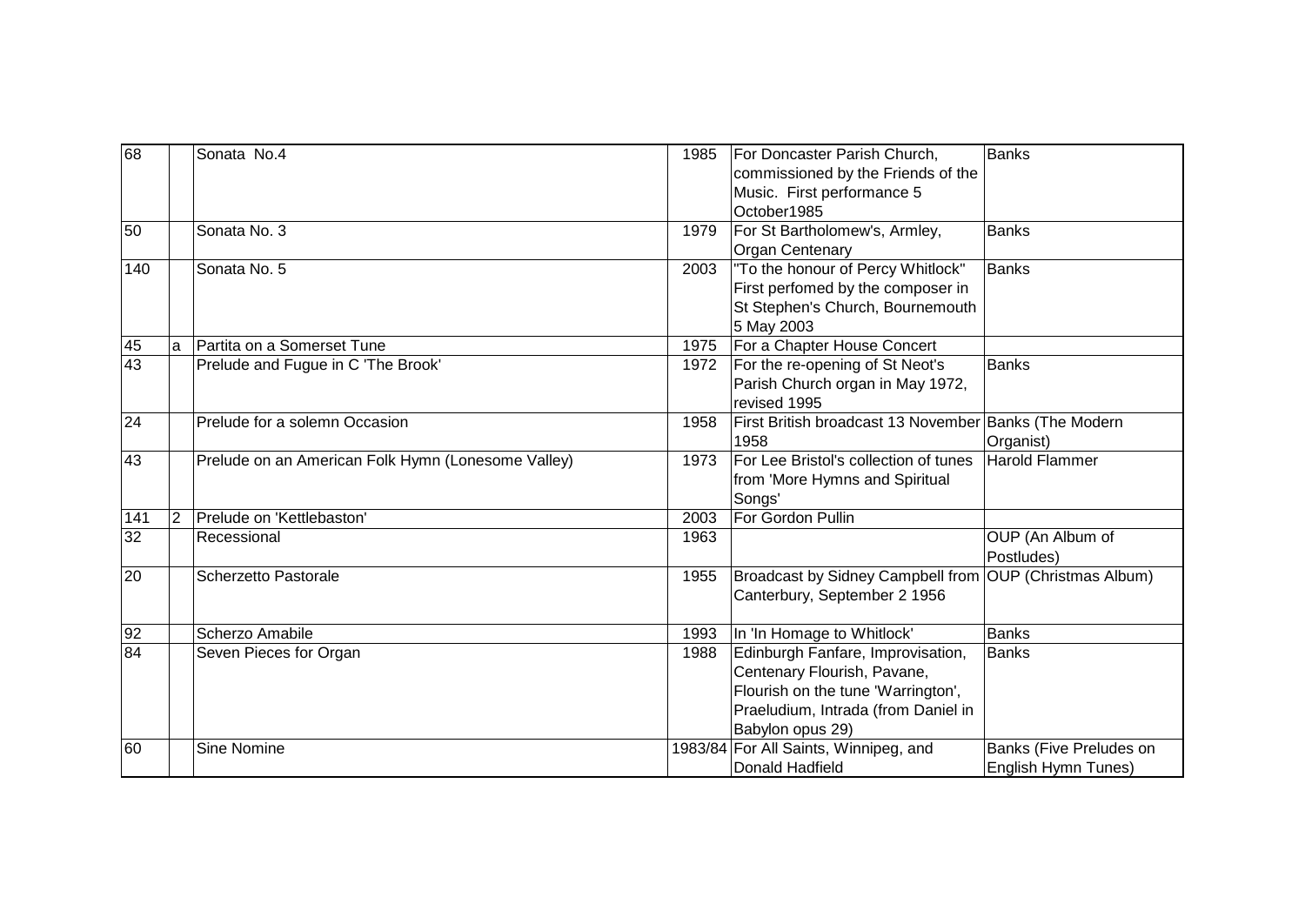| 42              | Sonata Giocosa per la renascita di una cattedrale (no. 2) | 1972 | Commissioned by Bernard Fielden<br>for the Builders' Festival on 28 April<br>1972, at the completion of York | <b>OUP</b>                                     |
|-----------------|-----------------------------------------------------------|------|--------------------------------------------------------------------------------------------------------------|------------------------------------------------|
|                 |                                                           |      | Minster repairs                                                                                              |                                                |
| 35              | Sonata in G minor (no. 1)                                 |      | 1969/70 For the opening of Blackburn<br>Cathedral's new organ, Jan 10 1970                                   | <b>OUP</b>                                     |
| 148             | Sonata No. 6                                              | 2004 | For the restored Schulze organ at<br>Armley, played by Graham Barber<br>28 May 2004                          | <b>Banks</b>                                   |
| 60              | St Bartholomew                                            | 1984 | For Father James Holdroyd,<br><b>Brighton</b>                                                                | Banks (Five Preludes on<br>English Hymn Tunes) |
| 60              | St Magnus                                                 | 1984 | For Cyril Baker and Kirkwall<br>celebrations                                                                 | Banks (Five Preludes on<br>English Hymn Tunes) |
| 101             | Susanni Scherzetto                                        | 1994 |                                                                                                              |                                                |
|                 | Sweet Rivulet, The                                        | 1974 | In 'Hovingham Sketches'                                                                                      | <b>Banks</b>                                   |
| 21              | Symphony in D minor - organ arrangement                   | 2006 | Arrangement of orchestral work                                                                               | <b>Banks</b>                                   |
| 27              | The Archbishop's Fanfare                                  | 1961 | to William Coulthard                                                                                         | <b>OUP (Ceremonial Music)</b><br>1971          |
| $\overline{17}$ | Three Pieces:- Procession, Arabesque, Pageant             | 1955 | Organ Music Club No. 4                                                                                       | Novello                                        |
| $\overline{16}$ | Toccata, Chorale and Fugue                                | 1955 | First broadcast performance 8th<br>Jan 1956 by Hugh MacLean (Kings<br>College Cambridge)                     | Novello                                        |
| 19              | Toccata-Prelude on Wachet Auf                             | 1956 | Choral Prelude                                                                                               | Novello (Festal Voluntaries)                   |
| 60              | Veni Sancte Spiritus                                      | 1984 | Suggested by and dedicated to Rev. Banks (Five Preludes on<br>James Holdroyd                                 | English Hymn Tunes)                            |
| 83              | <b>Worcester Processional</b>                             | 1990 | For the Church of St Mary of the<br>Angels, Worcester, Massachusetts                                         | <b>Banks</b>                                   |
|                 | <b>ORGAN IN COMBINATION</b>                               |      |                                                                                                              |                                                |
| 137             | Cavatina for bassoon and organ                            | 2002 | <b>For Benedict Coffin</b>                                                                                   |                                                |
| 71              | Eclogue for Piano and organ                               | 1987 | For the International Congress of<br>Organists, Cambridge                                                    | <b>Paraclete Press</b>                         |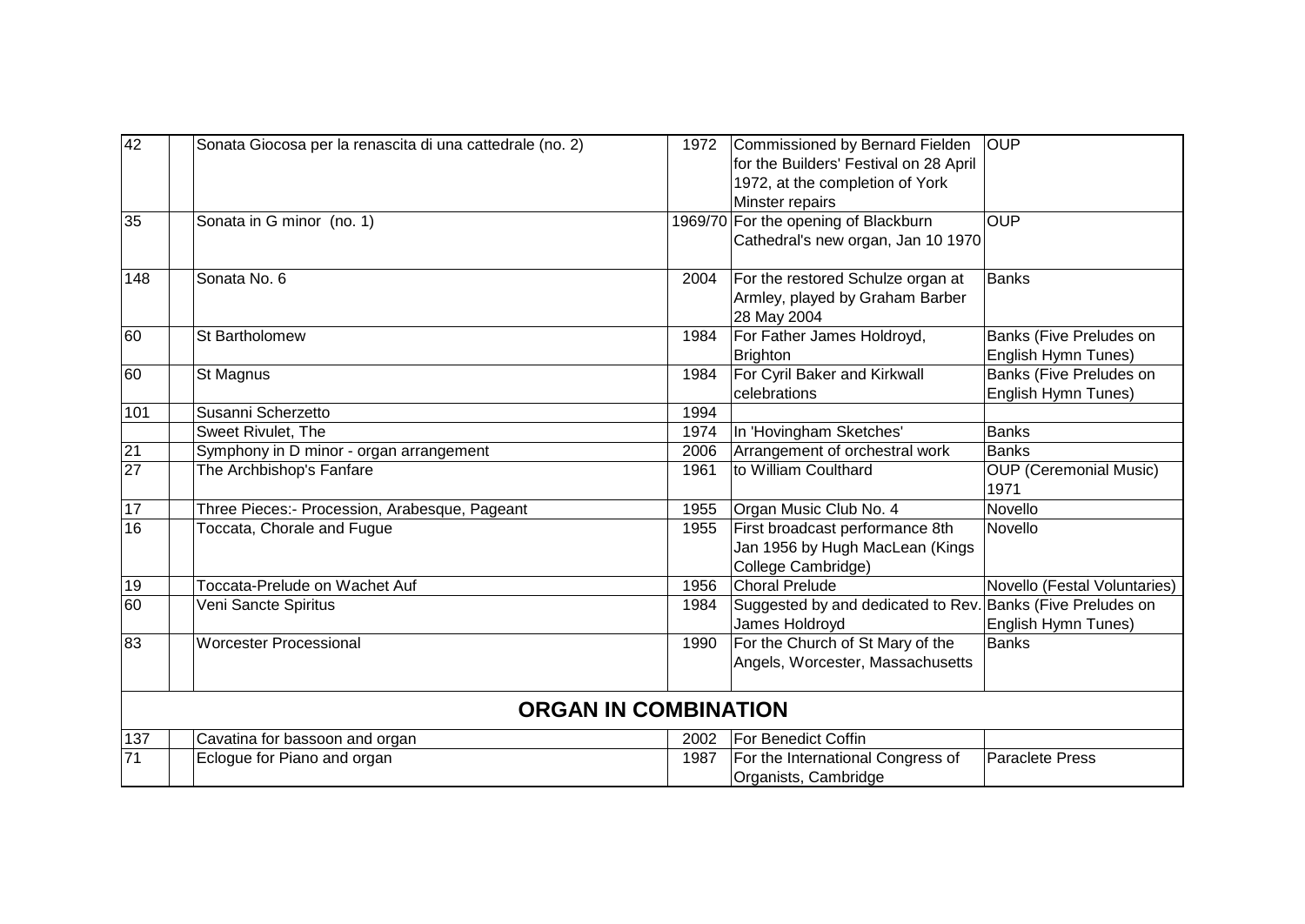| 88             | Goss-Radley Fanfare (2 trumpets and organ)                      |      | To precede 'Praise my soul the King          |                      |
|----------------|-----------------------------------------------------------------|------|----------------------------------------------|----------------------|
|                |                                                                 |      | of Heaven' (Requested by Robert              |                      |
|                |                                                                 |      | Gower)                                       |                      |
| 76             | Recitative and Allegro for Trombone and Organ                   | 1989 | For Eton College Trombone                    |                      |
|                |                                                                 |      | Concourse                                    |                      |
| 145            | Sonata for Trumpet and Organ                                    | 2003 | For Philip Lowe and Langley Parish           |                      |
|                |                                                                 |      | Church, Lancs                                |                      |
|                | Two Edinburgh Fanfares for brass and organ                      | 1957 | For a Festival Service. The second           |                      |
|                |                                                                 |      | arranged for organ solo in 1985 and          |                      |
|                |                                                                 |      | included in 'Seven Pieces for Organ'         |                      |
|                |                                                                 |      | (opus 84)                                    |                      |
|                | <b>ORGAN DUO</b>                                                |      |                                              |                      |
| 97             | Ballade (Prelude and Allegro for organ duo)                     | 1993 | For McVicker/Barham duo. First               | <b>Banks</b>         |
|                |                                                                 |      | performance, St Paul's Church,               |                      |
|                |                                                                 |      | Huddersfield 10 November 1993                |                      |
| 106            | Colloquy (organ duo)                                            | 1996 | For Chenault Duo                             | <b>Banks</b>         |
| 93             | Suite Montrealaise (organ duo) Five Dances: Rigaudon, Habanera, | 1993 | For Philip Crozier and Sylvie Poirier. Banks |                      |
|                | Forlane, Mazurka, Polonaise                                     |      | First Performance, Montreal 12 July          |                      |
|                |                                                                 |      | 1993                                         |                      |
|                | <b>ORCHESTRA</b>                                                |      |                                              |                      |
| 123            | "Moonrise" for recorder and strings, from Sonatina Pastorale,   | 2004 |                                              |                      |
|                | scored by Robin Walker                                          |      |                                              |                      |
| 64             | Concerto for Organ, Strings, Timpani, and Celesta               |      | 1984/85 Commissioned by Carnegie UK          | <b>Banks</b>         |
|                |                                                                 |      | Trust for the Sesqui-centenary of            |                      |
|                |                                                                 |      | the birth of Andrew Carnegie. First          |                      |
|                |                                                                 |      | performance 23 June 1984                     |                      |
| $\overline{7}$ | Invocation                                                      | 1948 | Yorkshire Symphony Orchestra                 |                      |
| 39             | Music for York Pageant                                          | 1971 |                                              |                      |
| $\overline{2}$ | Overture ' In Winter'                                           | 1938 | Orchestral                                   |                      |
| 38             | Overture 'Brigantia'                                            | 1971 | Comissioned by York Symphony                 | Banks (Hire Library) |
|                |                                                                 |      | Orchestra                                    |                      |
| 21             | Symphony in D minor                                             | 1957 | For D.Mus Durham                             |                      |
| 26             | Variations on a theme of Vaughan Williams (Mantegna)            | 1961 | Commissioned by Iris Lemare                  |                      |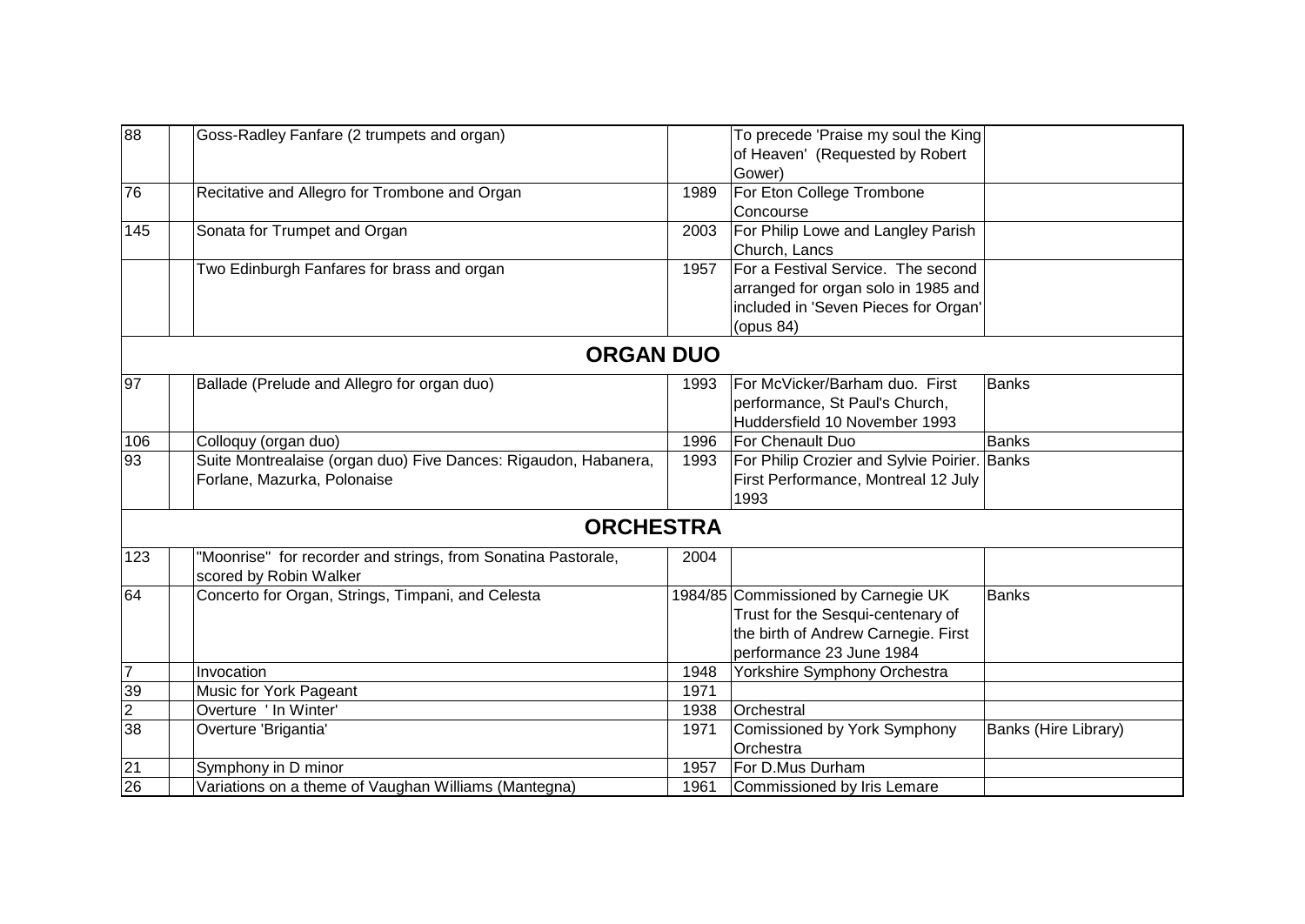|                          | <b>PART SONGS</b>                                                            |      |                                                                                                                                                            |              |  |  |
|--------------------------|------------------------------------------------------------------------------|------|------------------------------------------------------------------------------------------------------------------------------------------------------------|--------------|--|--|
| 23                       | From a Railway Carriage (unison)                                             | 1956 | Also Op.4 No 5 as solo song                                                                                                                                | Novello      |  |  |
| $\overline{77}$          | If I should ever by chance grow rich (Edward Thomas)                         | 1989 | Partsong, for David Lang                                                                                                                                   |              |  |  |
| 135                      | Ode to a Pill                                                                | 2000 | For John Scarfe aet 65                                                                                                                                     |              |  |  |
| $6\phantom{.}$           | Owl, The (part song for SSA)                                                 | 1945 | Also op.4 no.1 as a solo song                                                                                                                              | OUP/Banks    |  |  |
| 139                      | Shell, The (James Stephens)                                                  | 2003 | For the Cantores Chamber Choir                                                                                                                             |              |  |  |
| 58                       | Song on May Morning (John Milton)                                            | 1983 | For London Cantata Choir and<br>Peter Moorse. See also Opus131                                                                                             | <b>Banks</b> |  |  |
| 131                      | Song on May Morning (second setting) (see also opus 58)                      | 2002 | For the Easingwold Singers                                                                                                                                 |              |  |  |
| 11                       | St Mary's Bells (SSA)                                                        | 1949 | Also Op. 4 No. 3 as solo song                                                                                                                              | OUP/Banks    |  |  |
| 108                      | West Wind, The (Masefield) TTBB                                              | 1996 | For Dore Male Voice Choir and their Banks                                                                                                                  |              |  |  |
|                          |                                                                              |      | conductor, John Kenyon. First                                                                                                                              |              |  |  |
|                          |                                                                              |      | performance 15 November 1997                                                                                                                               |              |  |  |
|                          | <b>SONGS</b>                                                                 |      |                                                                                                                                                            |              |  |  |
| 104                      | At Break of Day (Traherne) (tenor, recorder and piano)                       | 1994 |                                                                                                                                                            |              |  |  |
| 66                       | Cantio Exsequialis (tenor and organ) Text - Psalm 84 (Milton) and            | 1985 | First Performance - Bradford                                                                                                                               |              |  |  |
|                          | Office for the Dead 'In Paradisum'                                           |      | Grammar School, James Griffett-                                                                                                                            |              |  |  |
|                          |                                                                              |      | tenor, Stephen Cleobury-organ, 17<br><b>June 1985</b>                                                                                                      |              |  |  |
| $\overline{\mathbf{4}}$  | Carillon (David Swale) High Voice (Echoes and Laughter)                      | 1945 |                                                                                                                                                            |              |  |  |
| $\overline{\mathbf{4}}$  | From a Railway Carriage (R L Stephenson) High Voice (Echoes<br>and Laughter) | 1956 | Also opus 23 as a unison song<br>(Novello)                                                                                                                 |              |  |  |
| $\overline{\mathcal{A}}$ | In Romney Marsh (John Davidson)                                              | 1939 |                                                                                                                                                            |              |  |  |
| $\overline{\mathcal{A}}$ | Owl, The (Tennyson) High Voice (Echoes and Laughter)                         | 1945 | Also opus 6 as a part song                                                                                                                                 |              |  |  |
| $\overline{4}$           | Song Cycle 'Echoes and Laughter' (high voice)                                |      | Songs published separately, and so Banks<br>listed. (The Owl, Widow Bird, St<br>Mary's Bells, Carillon, From a<br>Railway Carriage, Tree at my<br>Window). |              |  |  |
| $\overline{\mathbf{4}}$  | St. Mary's Bells (Masefield) High Voice (Echoes and Laughter)                | 1949 | Also Opus 11 as a part song                                                                                                                                |              |  |  |
| $\overline{\mathbf{4}}$  | Stopping by the Woods on a Snowy Evening (Robert Frost)                      | 1943 |                                                                                                                                                            |              |  |  |
| $\overline{4}$           | Tree at my Window (Robert Frost) High Voice (Echoes and<br>Laughter)         | 1943 |                                                                                                                                                            | Banks        |  |  |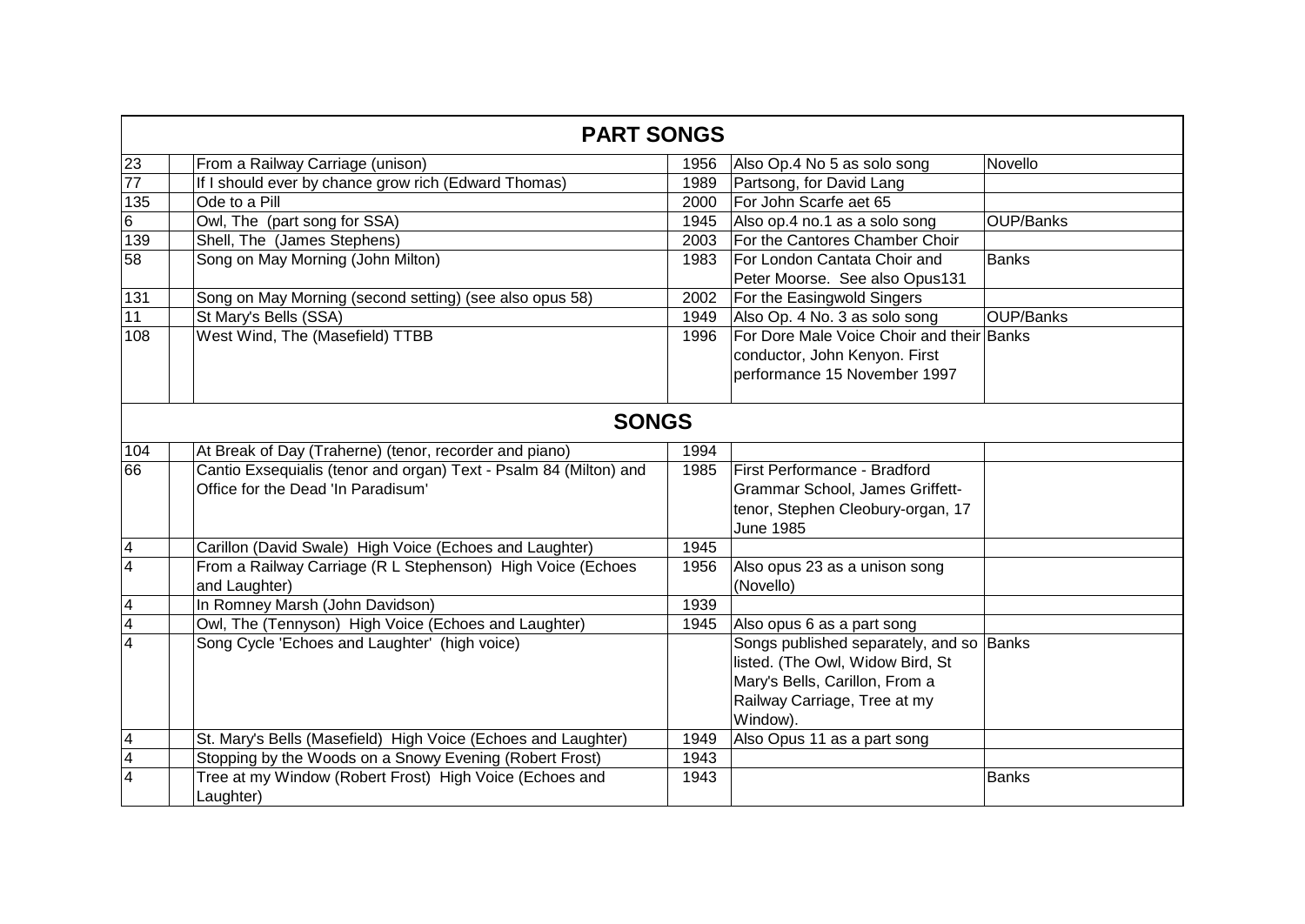| $\overline{\mathbf{4}}$ | Western Wind (Anon)                                              | 1942            |                                                                                    |                             |
|-------------------------|------------------------------------------------------------------|-----------------|------------------------------------------------------------------------------------|-----------------------------|
| $\overline{\mathbf{4}}$ | Widow Bird (Shelley) High Voice (Echoes and Laughter)            | 1942            |                                                                                    |                             |
| $\overline{\mathbf{4}}$ | Windy Day in August (C Day Lewis)                                | 1945            |                                                                                    |                             |
|                         |                                                                  | <b>SERVICES</b> |                                                                                    |                             |
| 44                      | A Solemne Nunc Dimittis                                          | 1952            | Anthem for ATB. For Caius<br>College, Cambridge. See also<br>Opus 75               |                             |
|                         | Agnus Dei No. 2                                                  | 1955            | For All Souls Day                                                                  |                             |
| 13a                     | Benedicite in G (To Eric Milner-White)                           | 1951            | Manuscript is with York Minster Old Banks<br><b>Choristers' Association</b>        |                             |
| 9                       | Benedictus in C SS (see Te Deum op 9)                            | 1993            |                                                                                    |                             |
| 41                      | Communion Service in E (Series III)                              | 1972            | Commissioned by the Church Music Banks (revised version)<br>Society                |                             |
| 13                      | Communion Service in G (Creed separate)                          | 1950            | For the Choir of York Minster                                                      | <b>OUP</b>                  |
| 138                     | <b>Eight Latin Motets</b>                                        | 2002            | For Ampleforth Abbey                                                               |                             |
| 54                      | Evening Service in D                                             | 1980            | For the Choir of Birmingham<br>Cathedral in the 75th year of the<br><b>Diocese</b> |                             |
| 75                      | Evening Service in D minor (ATB)                                 | 1952            | For Guildford Cathedral and<br>Gonville & Caius College                            |                             |
| 117                     | Evening Service in E ('Canticula Decima') (two sopranos/trebles) | 1999            | For St David's Cathedral, June<br>1999.                                            |                             |
| 125                     | Jubilate Deo in A flat                                           | 2000            | For the Bingley Myrtle Singers in<br>Liverpool Cathedral 6 August 2000             |                             |
| 102                     | Magnificat and Nunc Dimittis (Fauxbourdons)                      | 1994            | For St Margaret's Church, Ilkley                                                   | <b>Banks</b>                |
| $\boldsymbol{9}$        | Magnificat and Nunc Dimittis in C SS                             | 1948            |                                                                                    | <b>RSCM (1964)</b>          |
| 98                      | Magnificat and Nunc Dimittis in E flat (St. Brides)              |                 |                                                                                    |                             |
| 89                      | Magnificat and Nunc Dimittis in E flat (trebles + opt. ATB)      | 1991            | For Clayesmore School                                                              |                             |
| $\overline{28}$         | Magnificat and Nunc Dimittis in F sharp minor                    | 1961            | For Hereford Cathedral - re-written<br>for SATB 1979 (MS)                          | Novello                     |
| 15                      | Magnificat and Nunc Dimittis in G                                | 1952            |                                                                                    | <b>OUP</b>                  |
| $\overline{22}$         | Magnificat and Nunc Dimittis in G minor                          | 1958            | Leytonstone, St John Baptist                                                       | Novello                     |
| 149                     | Magnificat and Nunc Dimittis to five voices in B flat            | 2005            | For the Exon Singers at the<br>Tavistock Festival July 2005                        | Homage to Thomas<br>Weelkes |